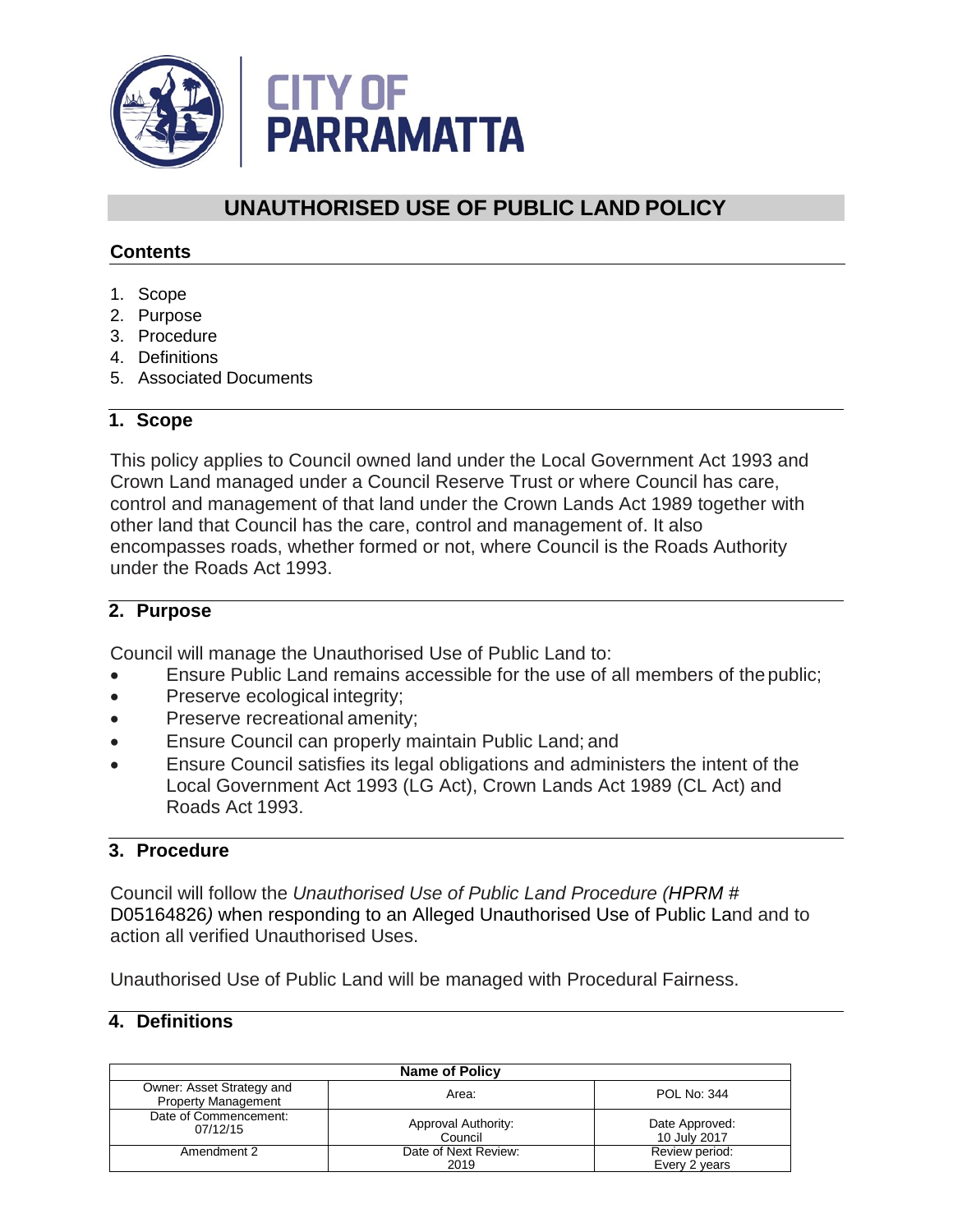

For the purpose of this policy, the following definitions will apply:

#### *Alleged Unauthorised Use* means an unverified *Unauthorised Use.*

*Bushland* means land on which there is **Vegetation** which is either a remnant of the natural **Vegetation** of the land or, if altered, is still representative of the structure and floristics of the natural **Vegetation** and can also include remnant native canopy trees with a missing or modified understorey.

*Council* means City of Parramatta Council.

*Crown Land* means land as defined under Section 3 of Part 1 of the Crown Lands Act 1989.

*Enforced Compliance* means an order issued by Council under the Local Government Act 1993, requiring or prohibiting the doing of things to or on Public Land.

*Procedural Fairness* means that a decision maker should not only act in good faith and without bias but will also grant a hearing to any person whose interests will be affected by the exercise of that decision before the decision is made.

*Public Land* means any land (including a public reserve) vested in or under the control of Council or a public road where Council is the Roads Authority, but does not include:

- (a) a common; or
- (b) land subject to the *Trustees of Schools of Arts Enabling Act 1902*; or
- *(c)* a regional park under the *National Parks and Wildlife Act 1974.*

*Roads Authority* means the council of a local government area in accordance with section 7 of the Roads Act 1993.

*Unauthorised Use* means an occupation and/or encroachment, whether fenced or unfenced, of part or the whole of any parcel of Public Land and includes (but is not limited to):

- a) the erection of fencing or other physical barrier, in whole or in part over Public Land, which restricts access to Public Land; and/or
- b) the storage of privately owned objects and materials and other items, such as soil, mulch, compost, vehicles, plant and equipment and/or

| Name of Policy                                          |                      |                |  |
|---------------------------------------------------------|----------------------|----------------|--|
| Owner: Asset Strategy and<br><b>Property Management</b> | Area:                | POL No: 344    |  |
| Date of Commencement:<br>07/12/15                       | Approval Authority:  | Date Approved: |  |
| Amendment                                               | Date of Next Review: | Review:        |  |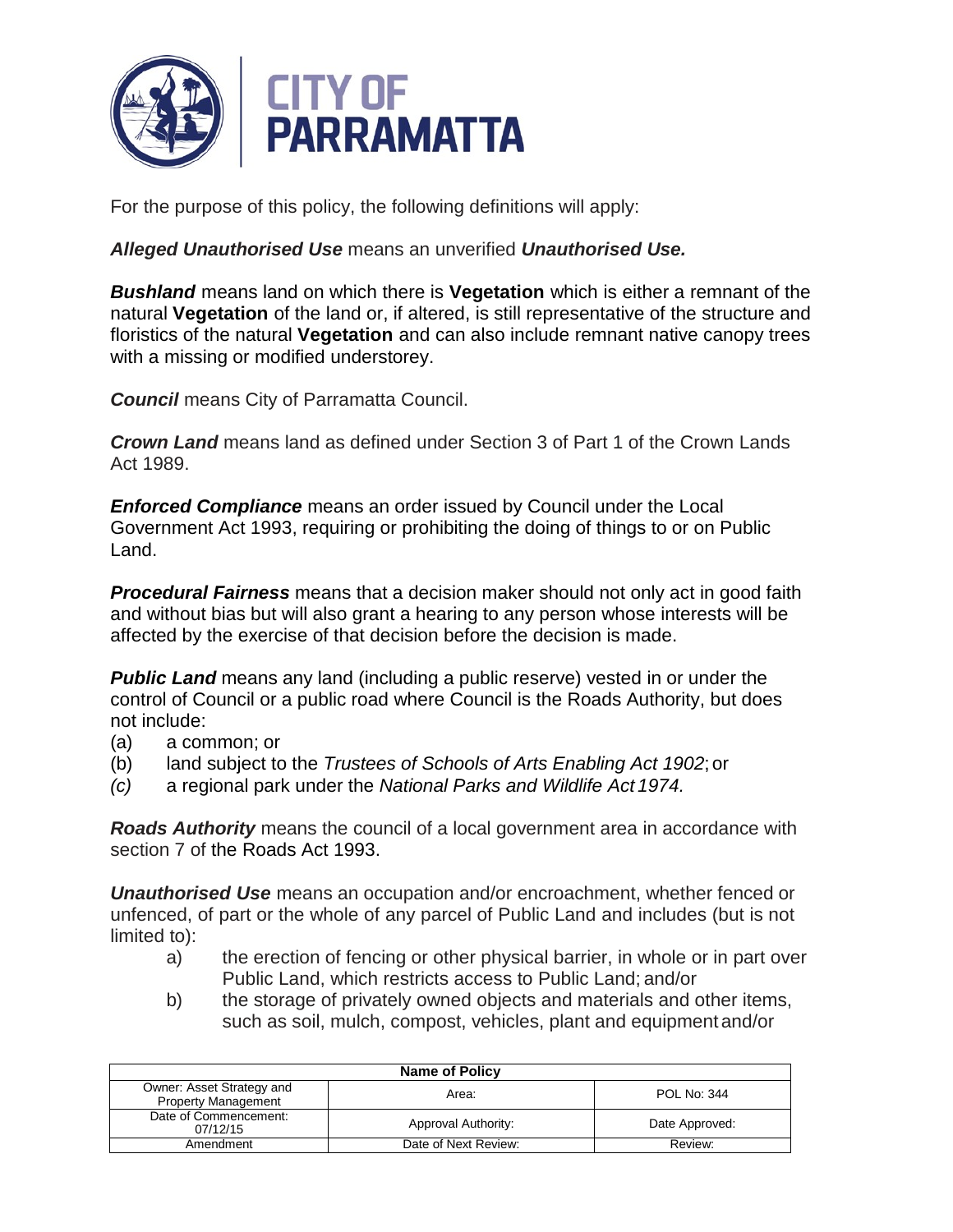

construction material/s whether temporarily or permanently stored in whole or in part on Public Land; and/or

c) any other Unauthorised Use as determined by Council.

*Vegetation means* trees (including any sapling or shrub, or any scrub), understory plants, groundcovers (being any type of herbaceous vegetation) and plants occurring in a wetland.

*Voluntary Remediation Agreement* means a formalised agreement which sets out the agreed terms and conditions for removing item/s and/or rehabilitating areas of Public Land**,** an example of which is contained in **Annexure A** of the Procedure.

# **Associated Documents**

The Local Government Act, Crown Lands Act and Roads Act are the primary legislation relating to the Unauthorised Use of Public Land.

# **(a) Local Government Act 1993**

Council is responsible for managing both operational and community land. In accordance with Chapter 6, Part 2 of the LG Act. The following provisions in the LG Act apply to community land:

- 1. Section 45 gives Council no power to sell, exchange or otherwise dispose of community land;
- 2. Section 47D (1) prohibits the exclusive occupation or exclusive use by any person of community land otherwise than in accordance with a lease, licence of other estate;
- 3. Section 47B precludes the granting of a lease or license for private residential purposes on land categorised as a natural area; and
- 4. Section 46 (2) specifies that the granting of a lease or license must be in accordance with the applicable core objectives for community land (Sections 36E to 36N) which are inconsistent with private residential purposes.

Section 124 (Orders 27 – 29) of the LG Act empower Council with the regulatory mechanisms to deal with the Unauthorised Use of Public Land.

### **(b) Crown Lands Act 1989**

Council also manages land on behalf of state authorities. In instances where the Unauthorised Use of Public Land occurs on land under the care, control and management of Council or on land managed under a reserve trust, provisions of the LG Act apply. Section 98 of the CL Act devolves to Council the ability to

| <b>Name of Policy</b>                                   |                      |                |  |
|---------------------------------------------------------|----------------------|----------------|--|
| Owner: Asset Strategy and<br><b>Property Management</b> | Area:                | POL No: 344    |  |
| Date of Commencement:<br>07/12/15                       | Approval Authority:  | Date Approved: |  |
| Amendment                                               | Date of Next Review: | Review:        |  |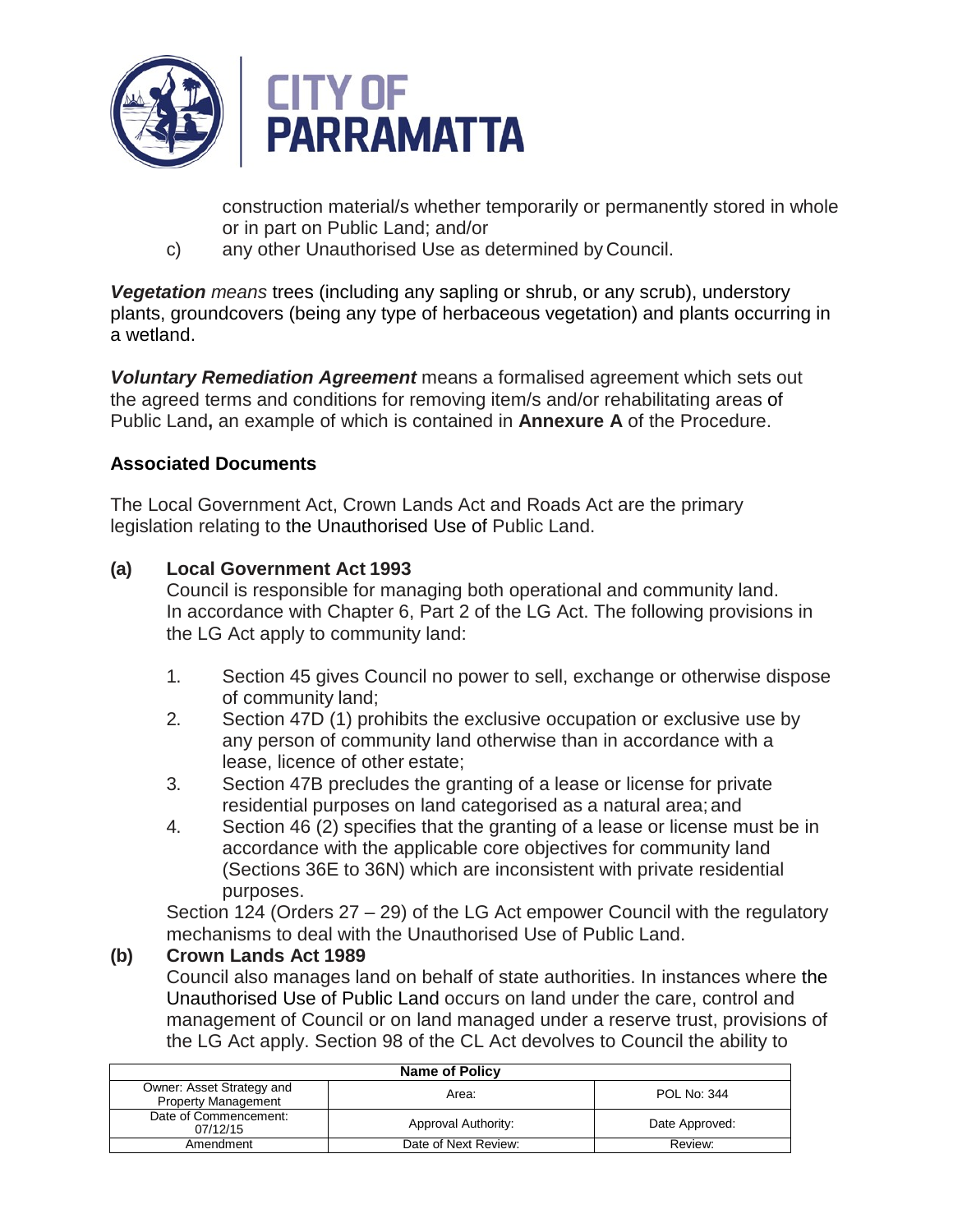

use provisions of the LG Act in relation to land where Council is the manager of a reserve trust.

### **(c) Roads Act 1993**

Council is the Roads Authority pursuant to Section 7 of the Roads Act 1993, as follows:

### **Section 7 - Roads authorities**

- 1. Roads and Maritime Services is the roads authority for all freeways.<br>2. The Minister is the roads authority for all Crown roads.
- The Minister is the roads authority for all Crown roads.
- 3. The regulations may declare that a specified public authority is the roads authority for a specified public road, or for all public roads within a specified area, other than any freeway or Crown road.
- 4. The council of a local government area is the roads authority for all public roads within the area, other than:
	- (a) any freeway or Crown road, and
	- (b) any public road for which some other public authority is declared by the regulations to be the roads authority.
- 5. A roads authority has such functions as are conferred on it by or under this or any other Act or law.

# **(d) State Environmental Planning Policy 19 (Urban Bushland)**

This policy aims to protect and preserve bushland within urban areas and under Clause 6 (1) a person shall not disturb bushland zoned or reserved for public open space purposes without the consent of the council.

# **(e) Real Property Act 1900**

Under Section 45D (3) of the Real Property Act 1900, a possessory application may not be made in respect of an estate or interest in any land, or in any part of any land of which the Crown or Council, within the meaning of the LG Act, is the registered proprietor. To reinforce that public land cannot be claimed by a private individual.

# **(f) Encroachment of Buildings Act 1922**

This legislation deals with the encroachment by a building onto adjoining land and includes encroachment by overhang of any part as well as encroachment by intrusion of any part in or upon the soil of adjoining land.

| <b>Name of Policy</b>                                   |                      |                |  |
|---------------------------------------------------------|----------------------|----------------|--|
| Owner: Asset Strategy and<br><b>Property Management</b> | Area:                | POL No: 344    |  |
| Date of Commencement:<br>07/12/15                       | Approval Authority:  | Date Approved: |  |
| Amendment                                               | Date of Next Review: | Review:        |  |